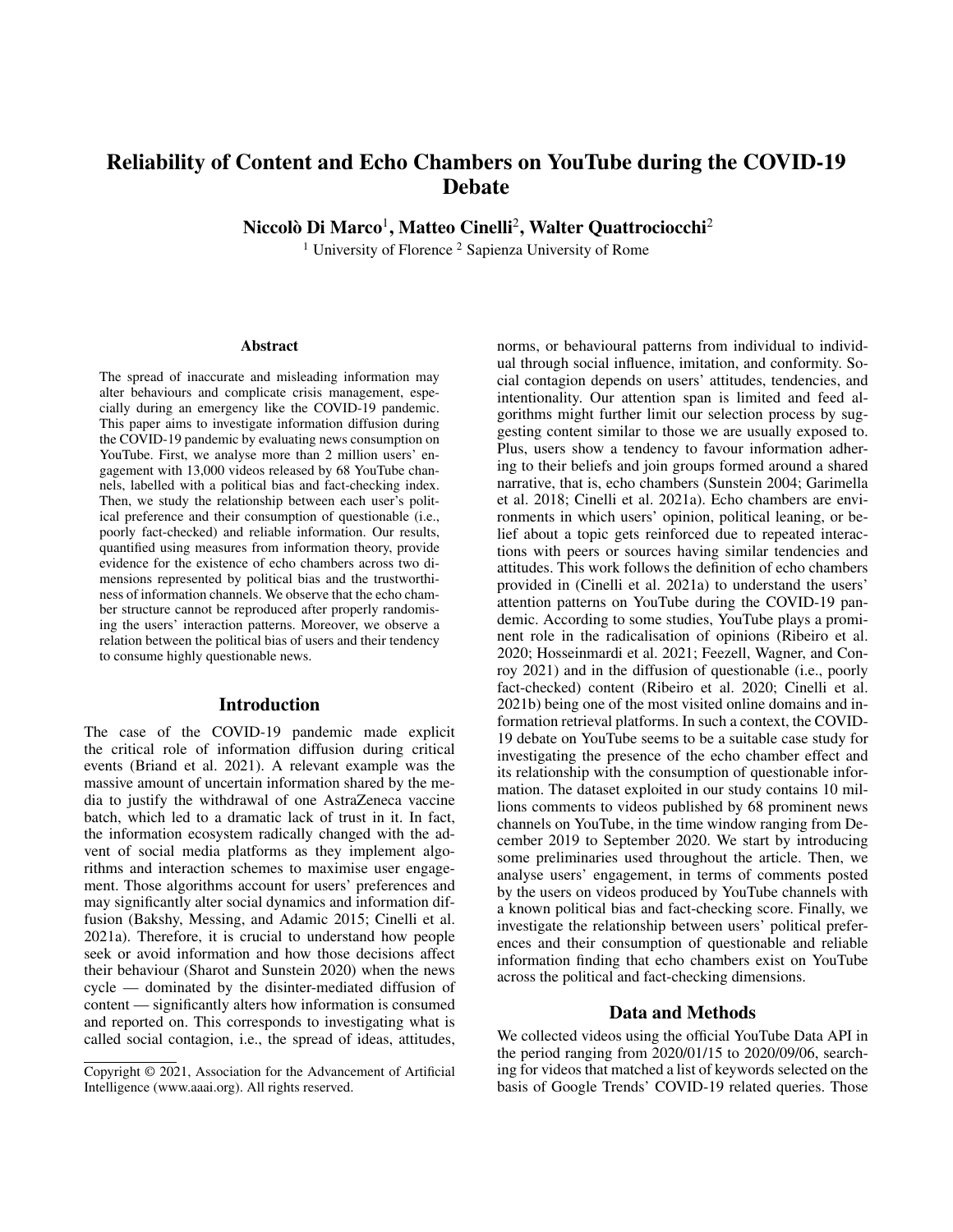keywords include the terms: coronavirus, nCov, corona virus, corona-virus, covid or SARS-CoV. An in-depth search was then performed by crawling the network of related videos as provided by the YouTube algorithm. We filtered the related videos that matched our set of keywords in the title or description from the gathered collection and we collected the comments received by those videos.

From all these videos, we kept only a set of 10,968,002 comments posted by 2,092,817 users on 12,933 videos published from 2019/12/2 to 2020/9/5 by 68 YouTube channels directly linked to news outlets classified by Media-Bias-Fact-Check (MBFC) (bias/fact check 2014), an independent fact-checking agency. We specify that all these videos come from channels that posses a political bias and a factual reporting index from MBFC. MBFC provides such indexes for news outlets and we assumed that they are inherited by their official YouTube channels. The first index provides a score for the channel's bias in the political dimension (i.e., its political leaning). The second represents the overall factual reporting level of the news published by the channel. Since the concept of factual reporting is very broad, we specify that, according to MBFC, a questionable source "exhibits one or more of the following: extreme bias, consistent promotion of propaganda/conspiracies, poor or no sourcing to credible information, a complete lack of transparency and/or is fake news."

For instance, considering the YouTube channel of Breitbart (a popular far-right news outlet), MBFC assigns to it a political leaning corresponding to *Extreme right* and a Factual reporting index corresponding to *Mixed*. Specifically, in the case of Political Bias, we assign numerical values to categorical labels as follows: -1 to Extreme left; -0.66 to Left; -0.33 to Left-center; 0 to Center; 0.33 to Right-center; 0.66 to Right; and 1 to Extreme Right. Accordingly, for the factual reporting, we assign: 0 to Very Low, 0.2 to Low, 0.4 to Mixed, 0.6 to Mostly Factual, 0.8 to High and 1 to Very High. Figure 1 displays some general features of our dataset. In particular, we note that the distribution of videos by channel shows a lognormal-like shape (panel (b)) allowing for large deviations that are actually more likely in the distribution of comments per user (panel (a)), as displayed by the heavy tail of the distribution. Furthermore, as shown in panels (c) and (d), the labels distributions in the set of channels is (reasonably) uneven and the observed heterogeneity is increasing when we consider first videos and then comments. This means that channels having more frequent labels produce a higher share of videos and receive a disproportionately higher amount of comments.

We quantify the strength of the preferences of YouTube users through their engagement with videos (specifically the number of comments posted by each user). Consider a user i leaving a total of  $n_i$  comments on a set of videos coming from  $h_i$  channels, in which channel j has political bias  $b_j$ . Suppose that  $t_j^i$  is the total number of comments left in channel j by user i. We define the political bias of user i as

$$
p_i \equiv \frac{1}{n_i} \sum_{j=1}^{h_i} t_j^i b_j \,. \tag{1}
$$



Figure 1: (a) density of comments per user (only users with at least 10 comments were considered), (b) density of videos per channel, (c) proportion of channels, videos and comments considering the political bias of the channels, (d) proportion of channels, videos and comments considering the factual reporting of the channels.

This index represents a (weighted) average of the channels' political leanings on which user i commented and therefore provides information about the user's political preference/bias. Similarly, each channel has a fact-checking index  $f_i$  and we define the persistence index of user i as

$$
c_i \equiv \frac{1}{n_i} \sum_{j=1}^{h_i} t_j^i f_j \,. \tag{2}
$$

The latter quantity has an interpretation similar to the former. In particular, it is a (weighted) average of the channels' fact-checking indexes on which user  $i$  commented and therefore it provides information about the user's persistence in commenting videos characterised by a certain trustworthiness. Finally, note that  $p_i \in [-1, 1]$ , while  $c_i \in [0, 1]$ .

To study the relationship between the two indexes,  $p_i$  and  $c_i$ , we constructed an unweighted undirected bipartite network G with one partition representing the set of users and on the other the set of channels, and in which two nodes  $i, j$ are connected if and only if the user i commented at least one video published by the channel  $j$ . We decided to follow the network approach since it allows us to introduce relational indexes and study the social dynamics typical of a social network, such as YouTube. First of all, we study the interplay between the political bias of users and their persistence indexes by visualising their joint distribution. Then, in order to detect echo chambers, we compute the user bipartite projection  $G'$  and we compare the political bias of users with the average political bias of their neighbourhood.  $G'$  is a network obtained from G: its adjacency matrix is  $A = B<sup>t</sup>B$ , where  $B$  is the incidence matrix of  $G$ . The nodes of  $G'$  are the users and two users  $i, j$  are connected if and only if they have commented at least one common channel. We repeat the same analysis for the persistence index.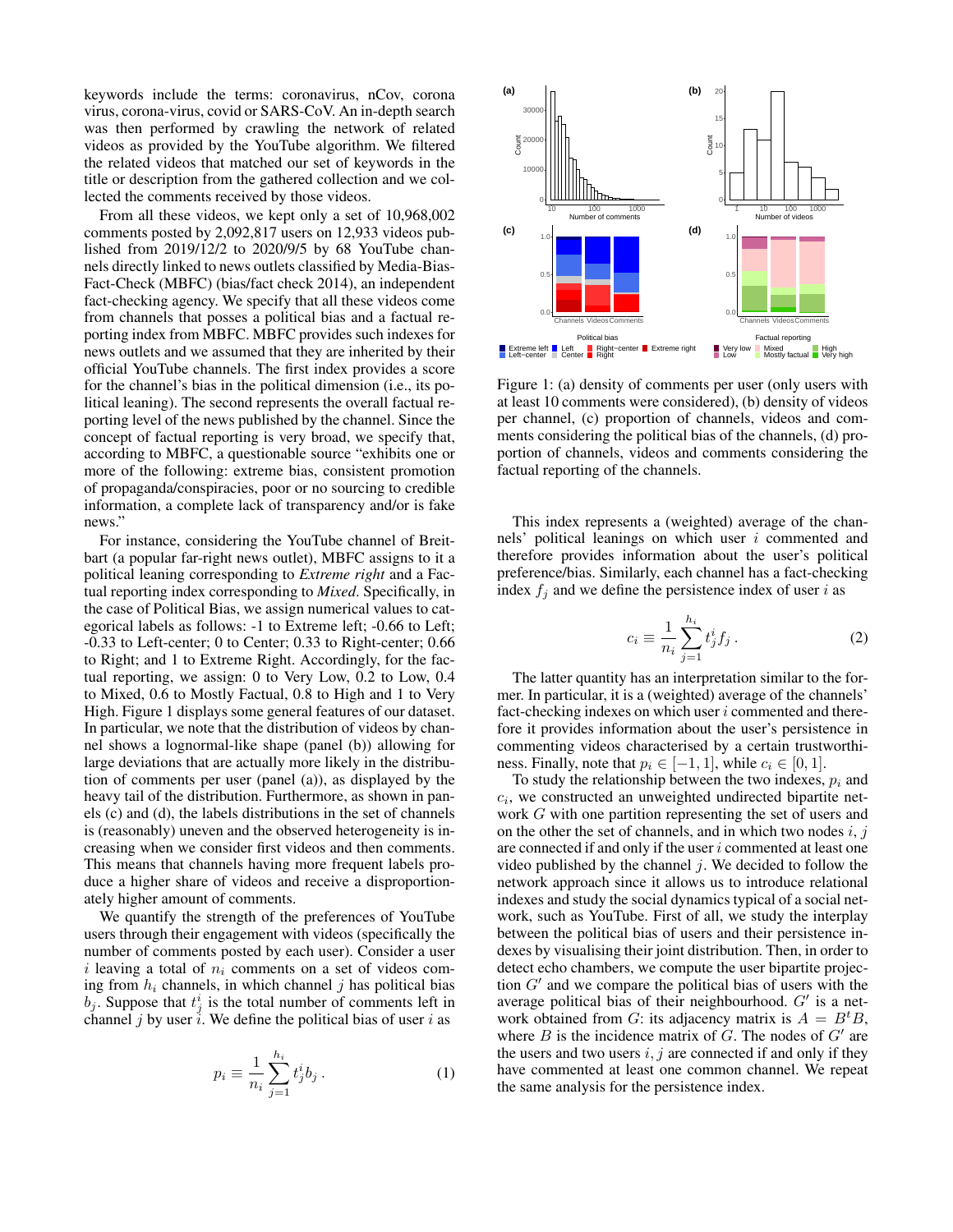## **Results**

To test whether a relationship between the users' political bias and their tendency to consume questionable/reliable content is present on YouTube, we first inspect the joint distribution of the two indexes of bias and persistence, namely  $p_i$  and  $c_i$ . In Figure 2 we report a 2D density plot showing the relation between the political bias and the persistence of each user. Marginal distributions are also reported. The colour represents the density of users: the lighter, the larger the number of users. We note a multi-polarisation phenomenon, that is, users tend display an overall opinion focused approximately on three main positions: Left, Left-center and Right. Furthermore, recalling that a higher value of persistence implies a higher factual reporting, we note that users with political leaning far from the Center tend to consume less fact-checked news. Specifically, users that consume content produced by questionable sources are also more likely to have an political leaning skewed towards the extremes. On the other hand, users that consume mostly fact-checked news present, on average, a political bias slightly shifted towards Left. Interestingly, users with a political leaning skewed towards Left display more than one behaviour, namely few of them have a higher persistence score. Simultaneously, a relevant share of users display a low persistence value, possibly indicating that users with a political leaning skewed towards Left comment information from reliable and questionable sources in a somewhat segregated manner.



Figure 2: Relationship between the political bias of users with at least 10 comments and their persistence index. Users with a leaning far from the Center tend to consume information from sources with lower fact-checking label. Users with a Left bias display more than one behaviour: a part of them consume more fact-checked news, while the others tend to get information through less reliable channels.

The echo chamber concept translates into a topological property of the co-commenting network  $G'$ , in which a user i, with a given  $p_i$  and  $c_i$ , is surrounded by other users sharing similar values of such indexes. This concept can be quantified by defining, for each user  $i$ , the average political leaning and persistence index of its neighbours as follows:

$$
p_i^N = \frac{1}{k_i} \sum_j A_{ij} p_j \tag{3}
$$

$$
c_i^N = \frac{1}{k_i} \sum_j A_{ij} c_j \tag{4}
$$

where  $k_i$  is the degree of node i and  $A_{ij}$  is the adjacency matrix of the user bipartite projection  $G'$  obtained from  $G$ . Specifically,  $A_{ij} = 1$  if and only if user i and user j commented at least one common video.

Figure 3 shows the joint distribution of individual leaning (persistence) and neighbourhood leaning (persistence) for the nodes of the network. Also in this case the colour represents the density of users. Note that also marginal distribution are shown. In more detail, panels (a) and (c) show the presence of echo chambers in the political and the factchecking dimensions. Indeed, we note the presence of distinct areas in which users aggregate with others similar to them. Such areas are located on the diagonal of the plots indicating a positive correlation between individual leaning (persistence) and neighbourhood leaning (persistence). This homogeneous mixing could be, at least partially, driven by the homophilic tendency of users to interact with people that consume similar content both in terms of political bias and reliability.

To understand if echo chambers represent a peculiar feature of the empirical network that we are taking into account, we randomised the links of the initial bipartite network through the Maslov-Sneppen (MS) algorithm. Such an algorithm was employed to obtain, after  $2x10^8$  rewiring steps, a new randomised co-commenting network that has the same degree distribution of the original one. The MS algorithm is based on the simple principle of rewiring network links by switching their endpoints and it works as follows: i) sample a couple of links uniformly at random (e.g. A–B and C–D) ii) switch their endpoints (thus obtaining the new links A–D and B–C) iii) if at least one of the new links already exists abort the iteration step and select a new pair of links iv) repeat the procedure a number of times proportional to the number of links of the network. The results are shown in panels (b) and (d) of Figure 3, in which we may note that the echo chamber effect disappears. Thus, the presence of echo chambers can be considered a non-random topological feature of the empirical network. After the randomisation, users regardless their value of  $p_i$  and  $c_i$  are in contact with users with different values of those indexes thus resulting in an average distribution with little variation on the y axis, as shown by marginal plots.

To give a quantitative description of our results, we compute the joint entropy of the distributions shown in Figure 3. The joint entropy of two discrete random variables is a measure of their degree of uncertainty. Consider two random variables  $X$  and  $Y$ , the joint entropy is defined as:

$$
H(X,Y) = -\sum_{x \in \mathcal{X}} \sum_{y \in \mathcal{Y}} P(x,y) \log_2(P(x,y)) \tag{5}
$$

where  $X$  is the range of  $X$ ,  $Y$  is the range of  $Y$  and  $P(x, y)$  is the joint probability of those values. If  $P(x, y) =$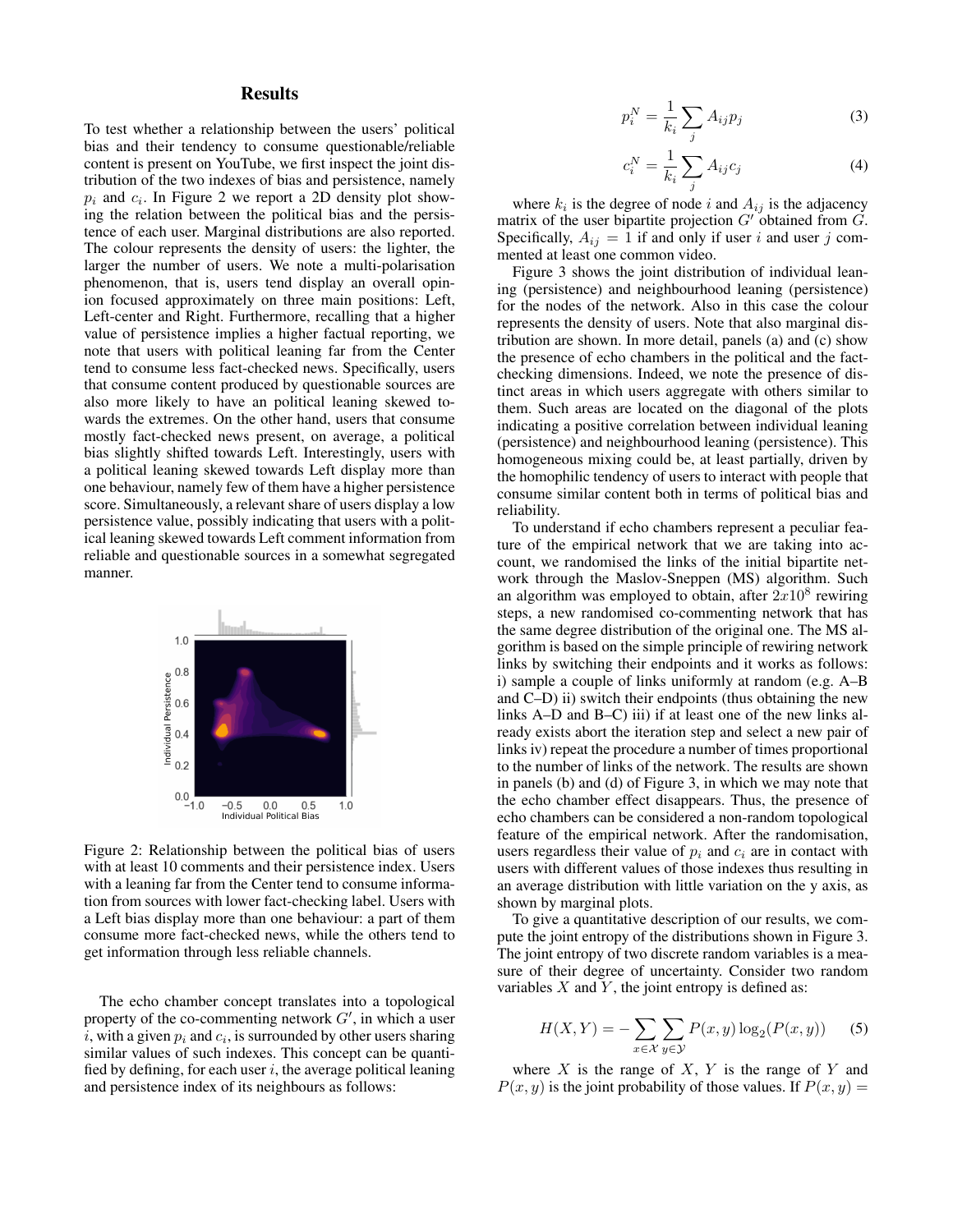

Figure 3: Panel (a) displays the relationship between the political bias of users and the average political bias of their neighbourhood. Panel (c) displays the relationship between the persistence index of users and the average persistence of their neighbourhood. Panels (b) and (d) are obtained analogously to (a) and (c) but in a randomised network. Panels (a) and (c) show the presence of echo chambers from both the political and the questionable/reliable dimension while panels (b) and (d) confirm that echo chambers do not arise from random behaviour.

0 we assume that also  $P(x, y)log_2(P(x, y)) = 0$ . The interpretation of Equation 5 relies on the concept of information content: entropy measures the average amount of information carried by the outcome of a trial to predict future outcomes and how uncertain the outcome is. The distribution with the highest entropy is the uniform distribution since there is no way to predict the future outcomes and it assumes the value  $log_2(n)$ , where *n* is the number of possible couples  $(x, y)$ . On the other hand, the distribution with the lowest entropy value  $(H(X, Y) = 0$  is  $P(x, y) = \delta(x_0, y_0)$  (where  $\delta(x_0, y_0)$  is the Dirac Delta function), since it is possible to predict exactly what the next outcome is. We computed joint entropy for the joint distributions shown in Figure 3 and compared resulting entropy values with their random counterparts. To compute the joint probability we employed a quantization of the space using a grid with steps of 0.01 (used to sampling the frequencies of the distributions). We created a matrix of frequencies for each distribution. Since  $p_i \in [-1, 1]$  and  $c_i \in [0, 1]$  the matrices corresponding to the political distribution had size 200x200, while the matrices related to the persistence distribution had size 100x100. The values were then normalised by their maximum value  $log_2(n)$ . We obtain 0.3863 for the Political Bias and 0.2914 for its random counterpart. Instead, we obtain 0.4297 for the Persistence and 0.3338 for its random counterpart.

The computed values show that echo chambers, by clustering the opinion in several distinct points of the space, have higher entropy values with respect to their random counterparts. This can be explained by noticing that, after the randomisation process, users interact with users in a wide spectrum of values and therefore the (average) Leaning/Persistence is centred in (approximately) one point, resulting in reduced entropy.

### Conclusion

In this paper, we studied information diffusion during the COVID-19 pandemic by analysing the interaction of users with YouTube channels related to news outlets. Our findings show that, during the COVID-19 pandemic, the discussion was structured in echo chambers considering both the political and fact-checking dimensions. Furthermore, a substantial difference between the echo chambers behaviour and the random behaviour was highlighted in a quantitative manner. A possible limitation of our study is the usage of a single source, namely Media Bias Fact Check whose rating methodology despite being public could be affected by subjective judgements, to label YouTube channels. This limitation could be overcome by considering further labelling available online or alternative methodologies to infer the political bias. Future work will involve both a deeper investigation of the network structure to describe the role of users in the process of commenting and a syntactic/semantic analysis of the text of such comments.

#### **References**

Bakshy, E.; Messing, S.; and Adamic, L. A. 2015. Exposure to ideologically diverse news and opinion on Facebook. *Science* 348(6239): 1130–1132.

bias/fact check, M. 2014. Media bias/fact check search and learn the bias of news media. URL https: //mediabiasfactcheck.com/.

Briand, S. C.; Cinelli, M.; Nguyen, T.; Lewis, R.; Prybylski, D.; Valensise, C. M.; Colizza, V.; Tozzi, A. E.; Perra, N.; Baronchelli, A.; et al. 2021. Infodemics: A new challenge for public health. *Cell* 184(25): 6010–6014.

Cinelli, M.; Morales, G. D. F.; Galeazzi, A.; Quattrociocchi, W.; and Starnini, M. 2021a. The echo chamber effect on social media. *Proceedings of the National Academy of Sciences* 118(9).

Cinelli, M.; Pelicon, A.; Mozetič, I.; Quattrociocchi, W.; Novak, P. K.; and Zollo, F. 2021b. Dynamics of online hate and misinformation. *Scientific reports* 11(1): 1–12.

Feezell, J. T.; Wagner, J. K.; and Conroy, M. 2021. Exploring the effects of algorithm-driven news sources on political behavior and polarization. *Computers in human behavior* 116: 106626.

Garimella, K.; Morales, G. D. F.; Gionis, A.; and Mathioudakis, M. 2018. Quantifying controversy on social media. *ACM Transactions on Social Computing* 1(1): 1–27.